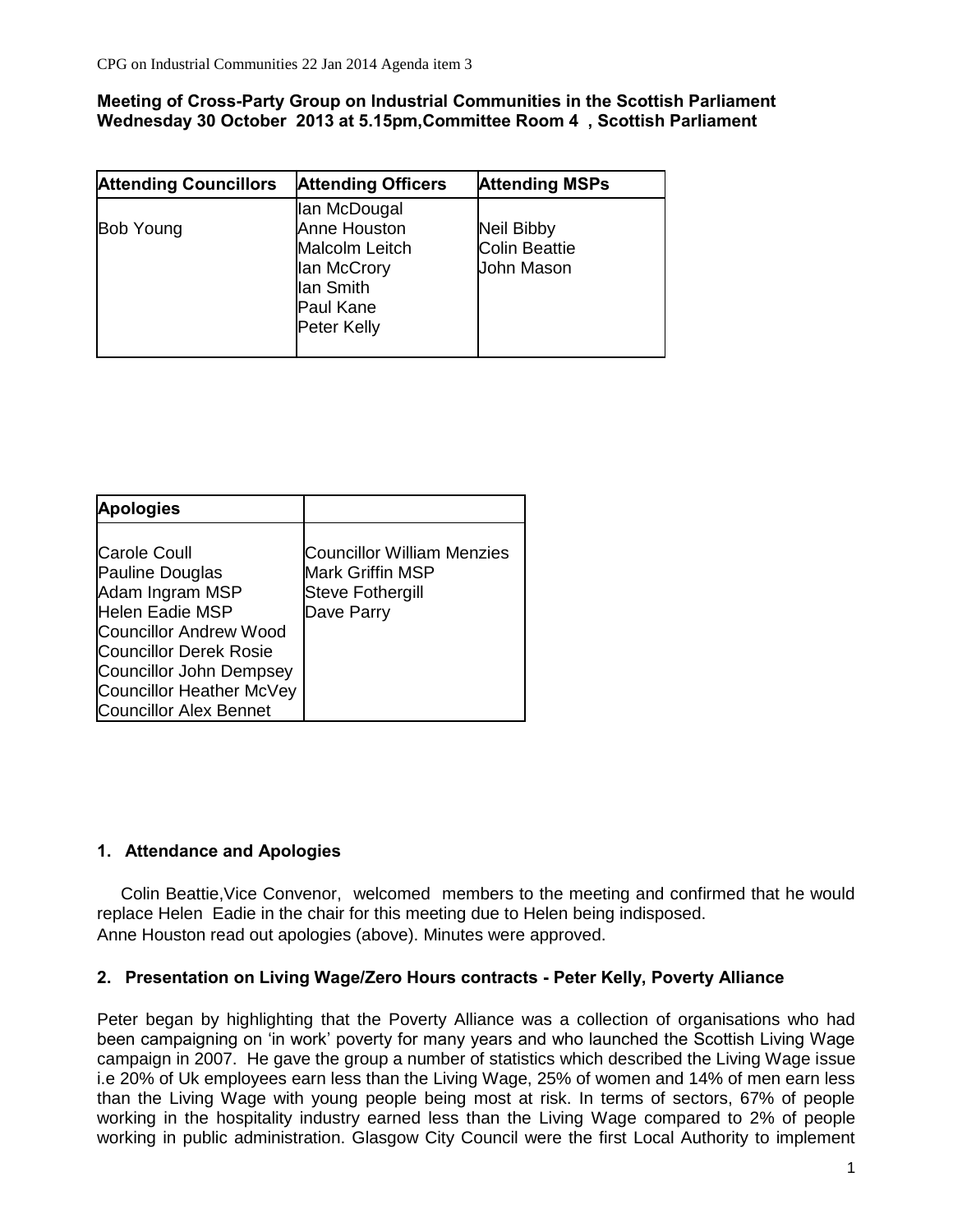the Living Wage in 2007 and have now been followed by the majority of Local Authorities. The Scottish Government have confirmed they are committed to the Living Wage and there has also been buy in from public sector unions, NHS and the Scottish Government to be Living Wage Employers. Peter suggested that the next part of the strategy should be around encouraging private sector employers to sign up and also consider how Scottish Government Procurement Policy can support the Living Wage.

Peter then went on to speak about the impact of Zero Hours contracts on people. He said that some research had highlighted that 200,000 employees were affected however research by the CIPD suggested the figure may be closer to £1million. The figures for people affected in different sectors were as follows; Education (35%), Healthcare (27%) and Homecare (40%). Issues affecting people on Zero Hours contracts included; difficulty in financial planning, difficulty in being able to claim inwork benefits, no sick pay, holiday pay or travel time.

Peter's view was that the Living Wage needed to be seen as part of a package aimed at improving the quality of working conditions including addressing Zero Hours contracts. He also highlighted that the Scottish Affairs Select Committee have recently completed a report on Zero Hours contracts which would be published imminently.

In the following discussion a number of CPG members reported on their own experiences of people who had been subjected to Zero Hours contracts. Key issues that were reported were that people were tied into signed contracts which meant they had to available for work but where no guarantee of minimum hours was given. It was generally agreed that it may need legislative change to address the issue effectively but also possibly raise the issue with the Scottish Government in terms of procurement policy. Peter confirmed that where Zero Hours contracts were excluded from procurement in London, there have been no legal challenges to date. The question was asked whether people would have their benefits sanctioned if they refused to sign a Zero Hours contract and Peter Kelly agreed to investigate this and get back to Anne with a conclusion.

Colin Beattie thanked Peter for his contribution and confirmed that this was an issue that the Cross Party Group might want to return to at a later date.

### **3. Future Priorities for the Cross Party Group**

Anne led a brief discussion on future priorities of the Cross Party Group. It was agreed that Jobs and Employability should remain the most important priorities for the CPG with speakers being brought in to discuss these and related issues. The severe impact of the decline of the Coal Industry in areas like East Ayrshire was raised and it was suggested by Colin Beattie that it might be helpful to invite Fergus Ewing, Minister for Energy, Enterprise and Tourism to the next CPG to discuss the future of the Coal Industry in Scotland and also to gain some insight into the Scottish Governments policy on Renewable energy and whether this is an area that might benefit Industrial Communities. Colin agreed to invite Fergus Ewing to address the next meeting on 22 January 2014. Other suggestions for future discussion topics for the CPG included Regeneration activities including input from Scottish Enterprise on their efforts to improve the economy and Clyde Gateway Regeneration Company on the role that they are playing in the Regeneration of the East End of Glasgow. It was also suggested that an input from the Scottish Government Regeneration Team would be useful. In addition, it was thought it might be useful for the CPG to consider what are the emerging issues that it would be useful to get an objective briefing on e.g. fracking. Anne agreed to draw up a paper bringing together some of the above suggestions and recommendations.

# **4. Report on Meeting with Nicola Sturgeon, Deputy First Minister**